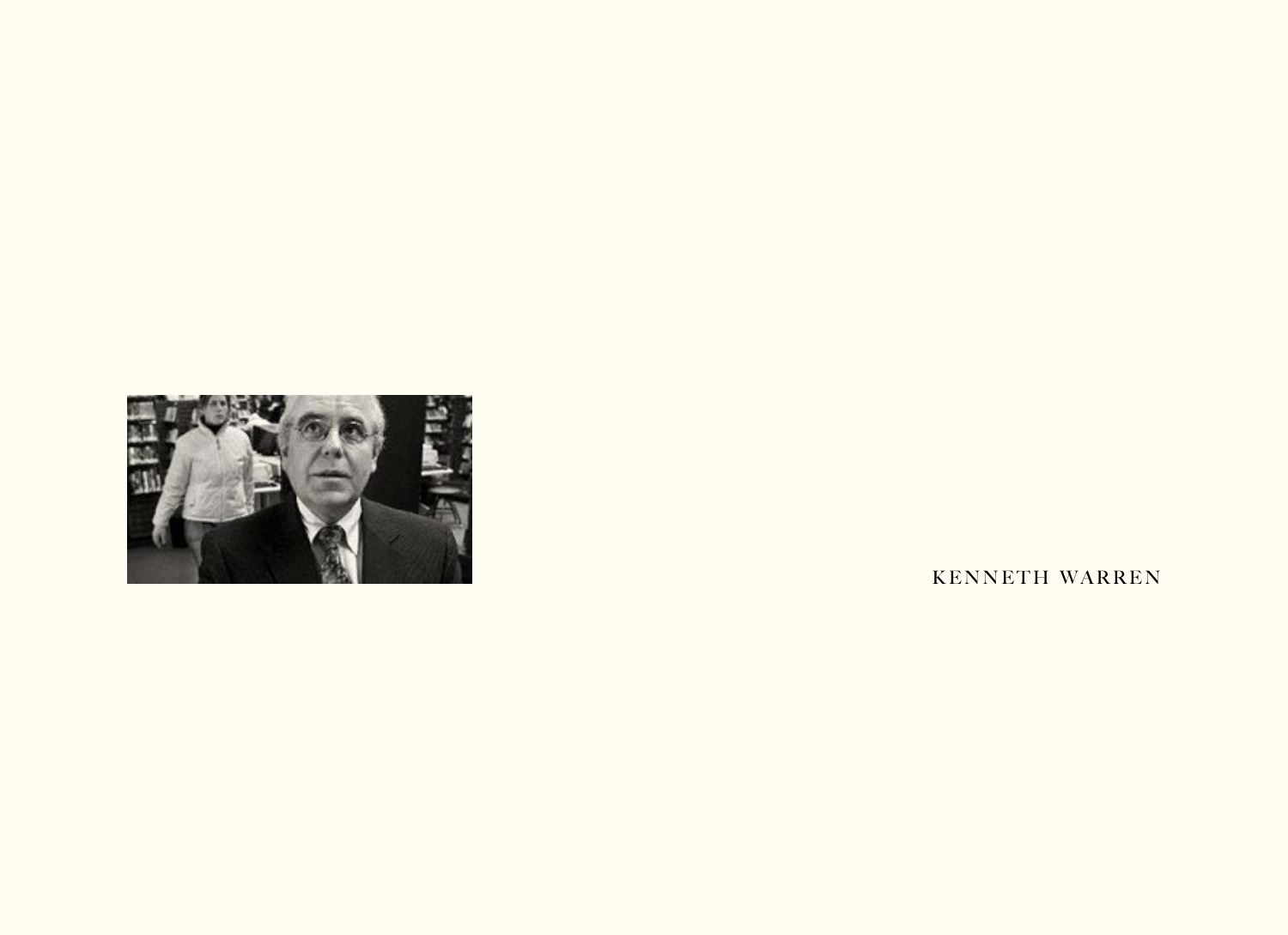## Andrei Codrescu: King of the Talkies warren warren

"There is a literature that does not reach the voracious mass. It is the work of creators, issued from a real necessity in the author, produced for himself. It expresses the knowledge of a supreme egoism, in which laws wither away."

—Tristan Tzara, "Dada Manifesto"

"The structure of the sacred in the human consciousness is built on the structure of synchronicity, as opposed to the diachronic structure of radical historicism."

—Mircea Eliade, "The Sacred in the Secular World"

"That's just talk, not Logos, a getting down to cases. I take it as simple particulars that we wear our feelings on our faces." —Ted Berrigan, "New Personal Poem"

 "I am a cross and the idea Is to burn twice at the four tips." —Andrei Codrescu, "to my heart"

Andrei Codrescu is today the great American poet of intercultural encounter, absolutely exceptional in his capacity to elucidate with analytical power, emotional sensitivity, and lyric force the most revealing points of tension between ethical and imaginative perceptions in a world under the gun. With sympathy for eruptions against authority, Codrescu has infused child-man rebellion and passionate desire into the many poems of self-recollection that are now presented with incisive comment and context in this 408 page collection entitled *So Recently Rent a World: New and Selected Poems: 1968- 2012* (2012). A Jewish exile from Communist Romania, Codrescu arrived in the United States in 1966 with an otherworldly grip on myth and politics. His imagination was enjoined to reveal not only the double-cross of realism and idealism, which had arisen in his homeland of authoritarian mystics, rabid nationalists, and radical materialists, but also the autonomous reality of poetry as the underground counterforce to police state repression.

To the question of earliest influences, Codrescu re-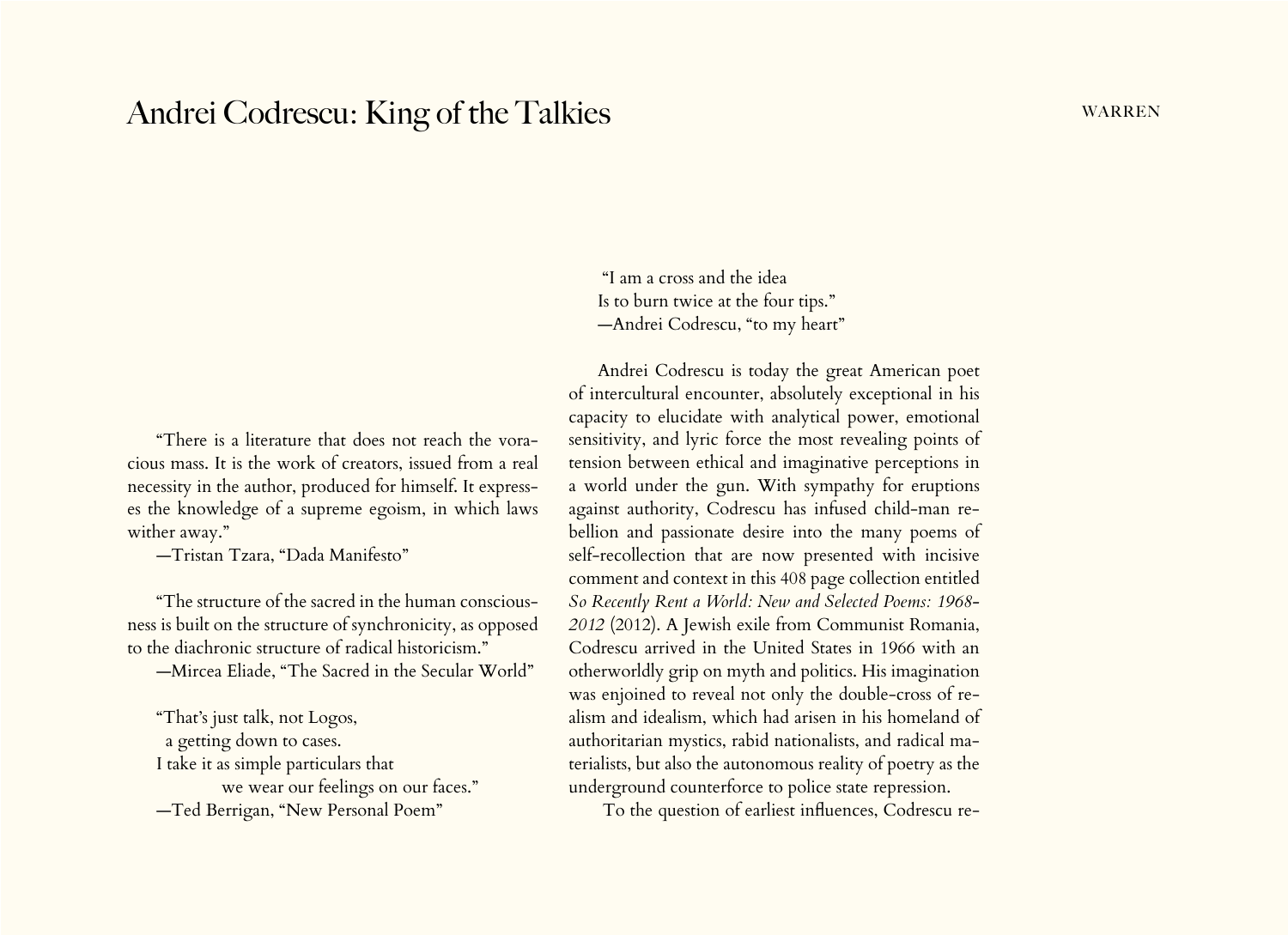calls: "Before I knew English, my ideas of poetry were formed by Lucian Blaga, Tudor Arghezi, Geo Bogza, Benjamin Fundoianu, Ilarie Voronca, Eugen Jebeleanu, Villon, Baudelaire, Tristan Tzara, Gherasim Luca, Nazim Hikmet, Nellie Sachs" ("Andrei Codrescu - Poetry & Interview with Mihaela Moscaliuc." *Connotation Press: an Online Artifact* (Issue VI, Volume IV: February 2013). Web. 12 Feb. 2013). Here, Codrescu's sources suggest a complex sensibility steeped not only in lyricism and Dadaism but also in Christian and Jewish mysticism. So far as Codrescu's Romanian inheritance is concerned, it is clear that Tristan Tzara, the Jewish Romanian Dadaist visionary instigator, is his comrade in the revolt against logic; Mircea Eliade, the Romanian Orthodox historian and philosopher of religion, is his comrade in the sacred primordium. From the beginning, then, Codrescu's voice has been pledged to a sacramental act by which the de-sacralization of poetry through Tzara might be joined to a re-sacralization through Eliade. A playful techno-messianic subjectivity thereby speaks through Codrescu's assimilation of Jewish Romanian and Romanian Orthodox sources into English language poetry:

the translation machine on mount athos has multiple portals for mortals and one for eternity it comes and goes on its self-devouring path leaving behind critical self-sufficiency to doom posterity it won't be doomed boom boom can you believe just how much work it is to deconstruct a world that was read by everybody in their own language though there are many languages and not one for you

ubu dada yahoo bing google wiki

in the kingdom of the one syllable check the weather it comes from the outside ("one syllable", 60)

With a real feel for the Aeolian outgas of religious acts that animates common life and poetic imagination, Codrescu gravitated to the New York scene that had constellated around Paul Blackburn's commitments to the spoken word and the tribal field of talking poets. In order to learn English, of course, Codrescu had to pick up the vocal gestures of others. From interactions with New York poets, most especially Ted Berrigan, Codrescu would discover the linguistic space for perfecting at the very heart of America's new oral poetry a dynamic personal art, which could masterfully honor a history of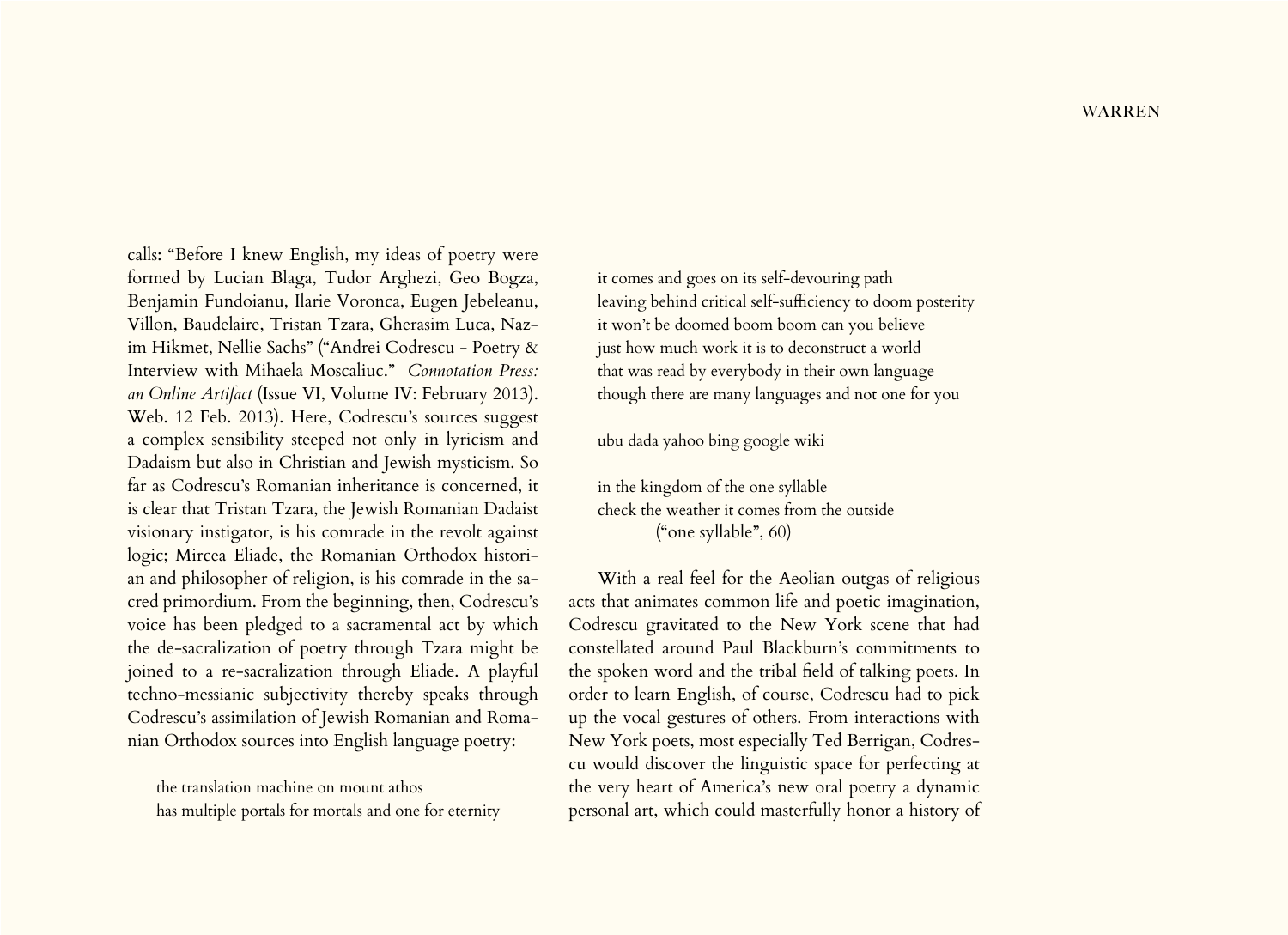Romanian Jewish trauma twisted around the Patriarchal double-cross.

"Nothing shocked my Romanian metaphysical sensibilities more than Ted Berrigan's absolutely insistent attention to the seemingly trivial" ("Introduction," *Alien Candor: Selected Poems 1970-1995,* 1996, 13), Codrescu once declared. Although Eliade's phenomenology of the sacred provided Codrescu with a bullet-proof defense against flat-lining the imagination into "the seemingly trivial," he generously concluded with respect to Berrigan's practice: "Of course, this wasn't the case, as it became apparent on further reading: he was employing 'non-poetic' language because, amazingly, few American poets had" (13-14). Nevertheless, Codrescu's metaphysically charged apprehension of the rules for poetry had already crowned his sense of "'non-poetic' language." Therefore he could modulate "the seemingly trivial" with fidelity to Old World convictions about the verticality of consciousness and the esoteric tip of the imagination. In short, he was equipped to take it higher.

the conscious and the unconscious are languages in a state of translation and their respective losses are the gods (168)

In other words, he was possessed by fantastic, quasi-religious, supernatural chops.

All sound is religion.

Language is merely a choir boy in this religion. Sometimes a bishop wind rattles the windows, Still, I must speak the most intelligent language available While I have this typewriter knowing full well that tomorrow

I might be able to welcome a color Xerox machine into my studio

And with it there will be a revolution in my life. ("sunday sermon", 217)

He could see "the translation machine on mount athos" (60); he could imagine "the gods" (168); he could grok "the self must/be full of the English language" (232).

Consequently, the "chatty abstraction"—ascribed to "New York School Poetry" by Eileen Myles, who recognized "the limitations" within a poetics of self-abnegation ("Long and Social," *Narrativity*, Issue 2.Web 12 Feb. 2013)—is transmuted through Codrescu's oracular sacred prism.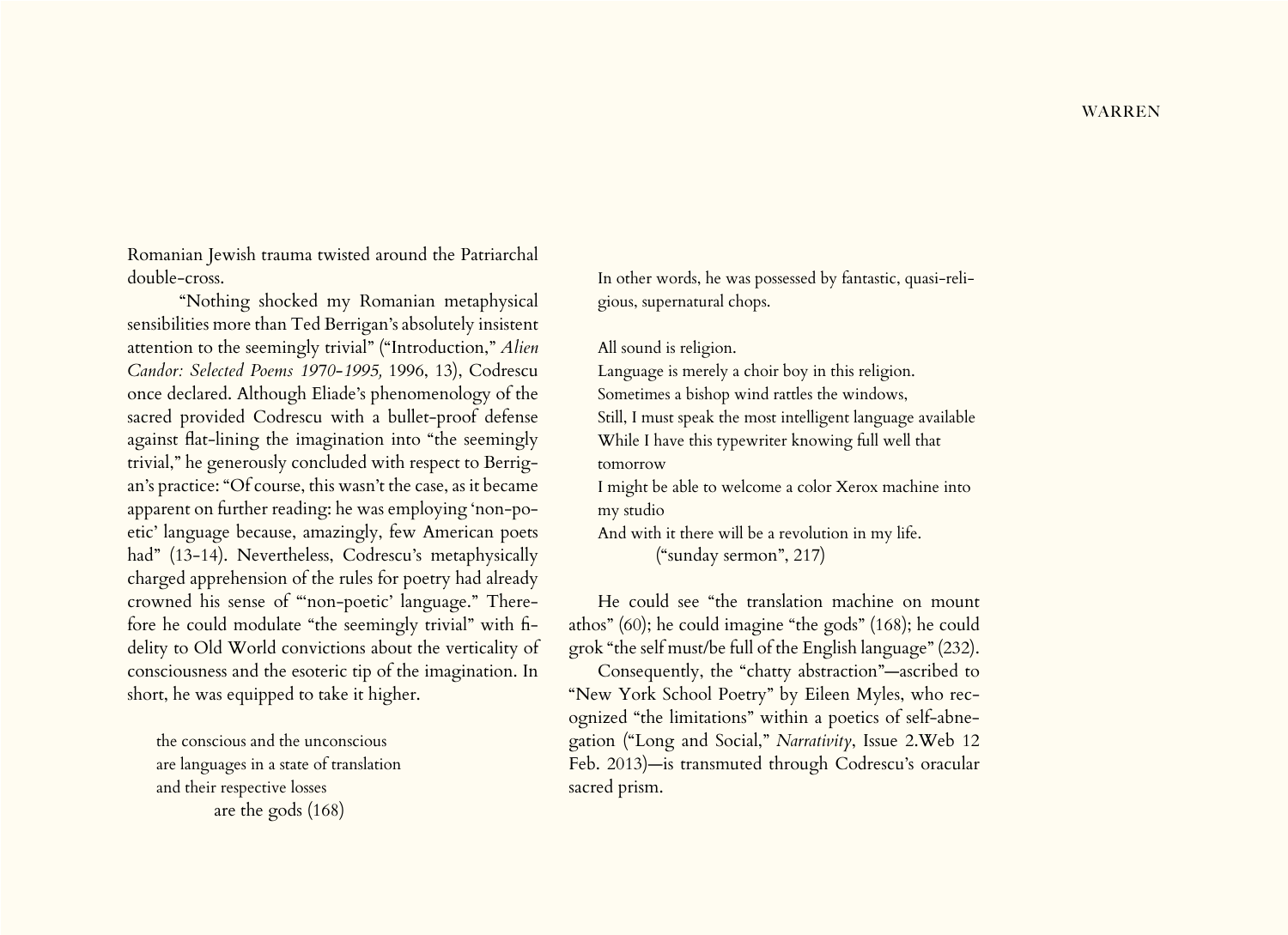i kiss his green hand it tastes like my eyes, I see through my kiss a line of prophets, all blind. some blinder than the others in the dark green of his hand, crossing his lifeline to life. (from: 'leadership", 106)

Codrescu presents an essential "lifeline" for gauging the evolution of American poetry. "I tried to find a bridge between the dark metaphorical music of my first poets, and the pop insistence on the actual, physical world that was the passionate poetics of my new friends" (97), Codrescu notes with respect to his early personae poems. Now it is easy, with *So Recently Rent a World: New and Selected Poems: 1968-2012* in hand, to see how Codrescu's "bridge" through Berrigan offers a "lifeline" that differs substantially from the abstract and impersonal tendencies which have captured imaginations in the wake of Zukofsky. To be sure, the two opposing currents which propelled the New York School—the impersonal work of Zukofsky and the personal play of O'Hara—become fully illuminated under Codrescu's captivating advance from Berrigan, whose 1972 *Vort* interview with Barry Alpert still marks a crucial fork in the road for American

## poets:

In fact at the time we had a great contempt for Zukofsky. It was impersonal. We had Frank O'Hara and a tradition on back through Apollinaire, and we thought that Zukofsky and all the people that were talking about Zukofsky were rock-heads. We were sort of enlightened later by Aram Saroyan and Clark Coolidge who all came out of Zukofsky in a certain way, and who had a lot to show us when they came out. We were the rock-heads in a way but we didn't have much to take from Zukofsky. We were a little too flippant for that. No, I think the man is very respectable, a very respectable poet, but I think he's dull and a sort of nit-picker in a way that Aram Saroyan isn't, although everybody accuses him of being one. Maybe I'm too close to Zukofsky in one way, and a little young on the other hand to really get him. I get it out of Aram Saroyan and Bob Creeley.

(quoted by John Latta, "[Notebook \(Ted](http://isola-di-rifiuti.blogspot.com/2012/10/notebook-ted-berrigan-ron-padgett.html)  [Berrigan, Ron Padgett, Pierre Reverdy,](http://isola-di-rifiuti.blogspot.com/2012/10/notebook-ted-berrigan-ron-padgett.html)  [&c.\)](http://isola-di-rifiuti.blogspot.com/2012/10/notebook-ted-berrigan-ron-padgett.html)", Thursday, October 18, 2012. Web. 12 Feb. 2013)

While the impersonal work lineage extended from Zukofsky through Coolidge to the Language Move-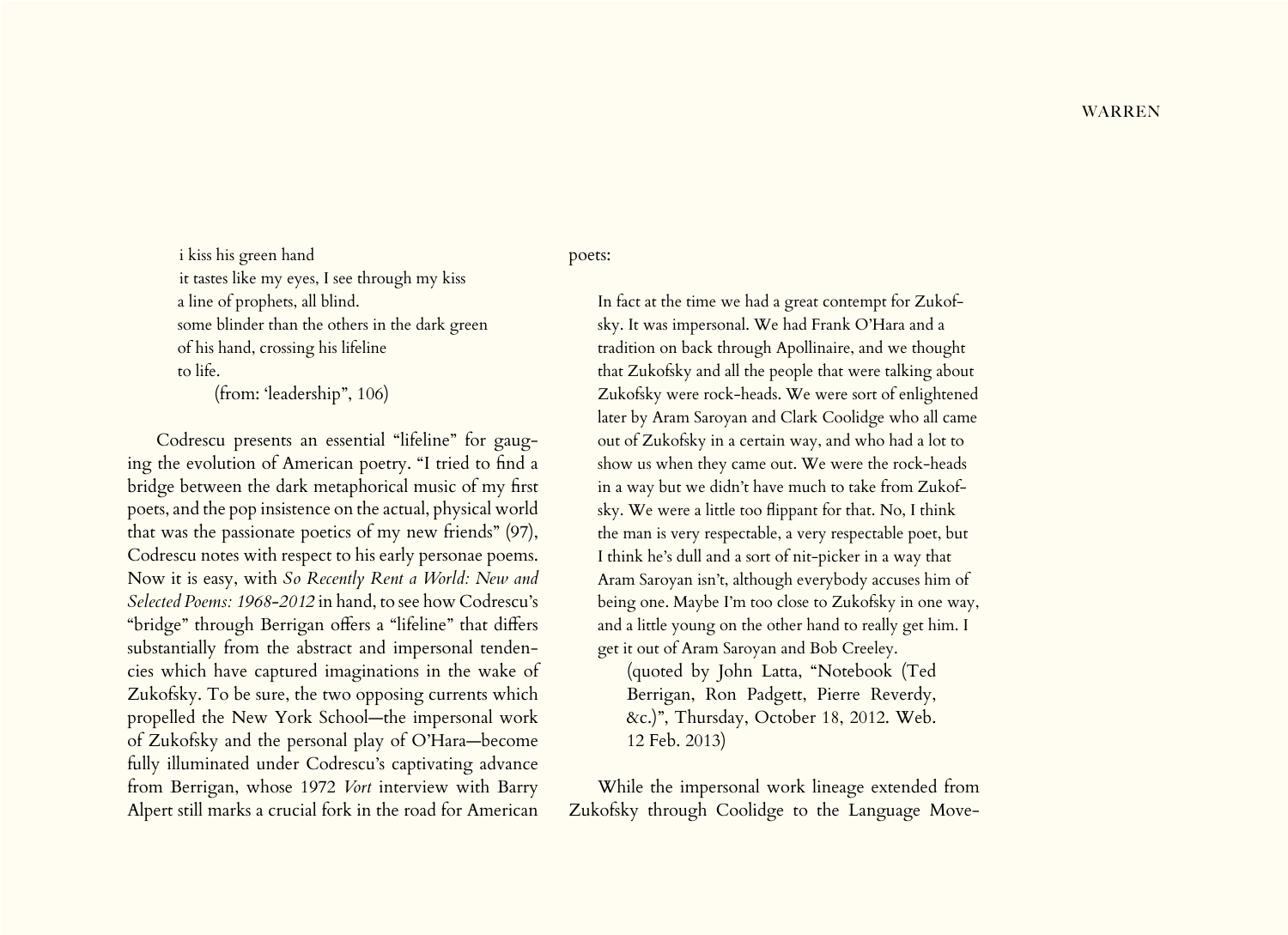ment, with its Marxist inspired labor theories of poetry, the personal play lineage extended from O'Hara through Berrigan to Codrescu, whose "translation machine on mount athos" (60) could preserve "language" through the "sound" of "religion" (217).

Nothing characterizes the playful Dionysian aspiration in American poetry better than the drive to negate the patriarchy and become the crowned, conquering, always mouthy, and quite often drunk consort of the Great Mother. Codrescu's poetry unfolds, quite marvelously, in relation to this playful Dionysian aspiration whose style of consciousness clusters around such oralist poets as Kerouac, Olson, O'Hara, and Berrigan—all of whom were groomed through Roman Catholic conditioning to honor masochistic experience. What makes Codrescu's poetry so interesting is that the collective historical conscience that binds him to Jewish identity does not stop him from submerging himself in the poetry of ecstasy, lunacy, and punishment that Dionysus had visited upon these Catholic precursor poets who so powerfully shaped America's oralist playbook.

Eventually though, the whole humiliating sweep of masochistic compulsion at the oppositional edge of American poetry becomes evident to Codrescu, whose "blue jew notes" recognizes Sylvia Path's famous entanglement with the Jew and the Nazi in "Daddy":

a blue jew a horny jew a jew with blue balls an old boston jew where the snow is blue the blue-cheese burger overdone by the black-blue short order cook from benares with the blue elephant inked on her ankle the sky is blue in benares the snow is eggplant blue in boston oh blue jew blue jew the books are dusty and blue you read them all when they were new oh daddy Sylvia outrhymed you (13)

In "tristan tzara the man who said no" Codrescu grasps again the masochistic tension that bears "humiliation and elegance" through poetry:

sensibility was not what spelled doom but rather forelocks and insouciance, palabras y cadavros, the toasts made ten years before in a cocteau moment.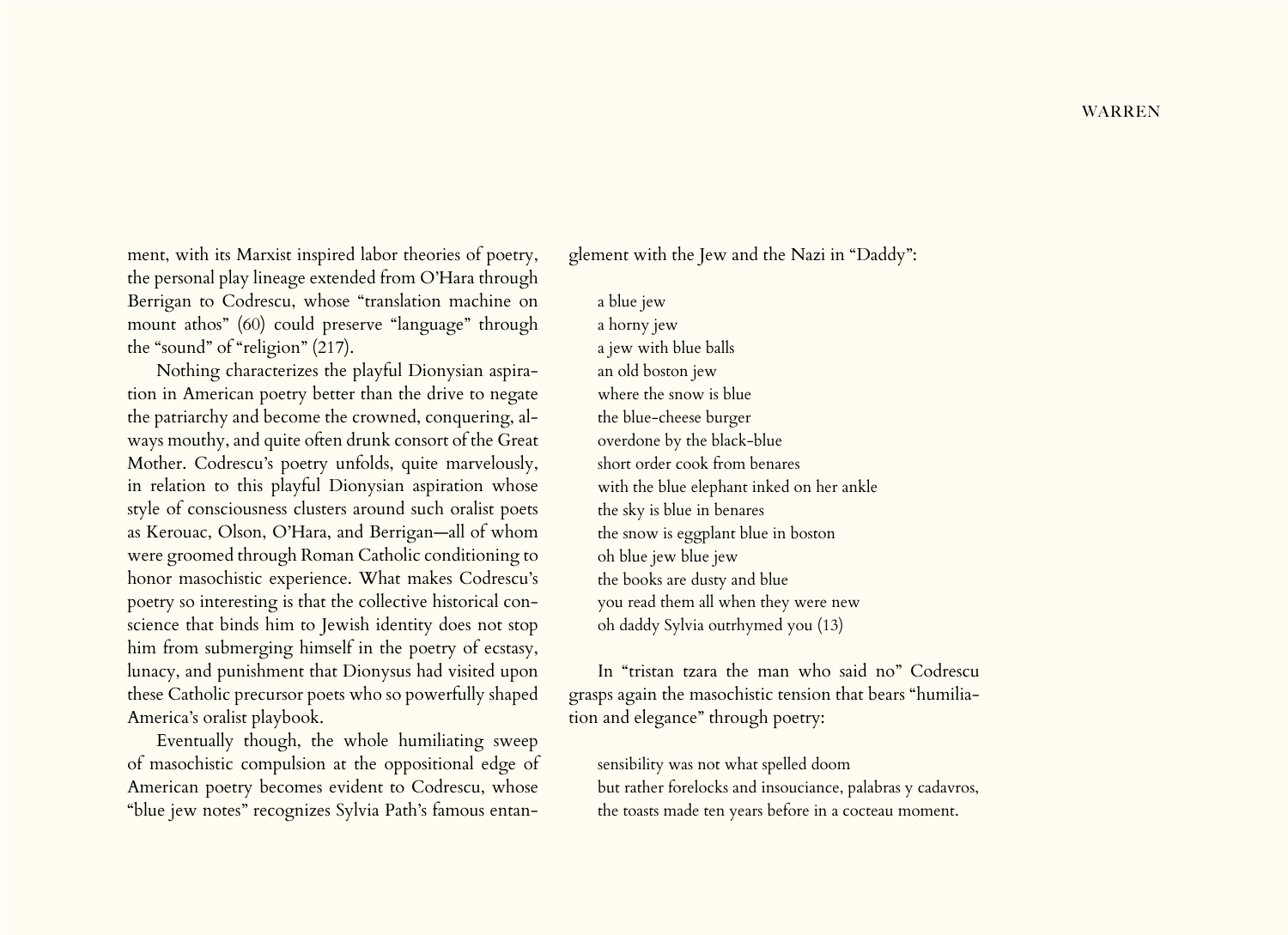humiliation and elegance were best of friends for ages. there were rabbis in the crowds entertaining the slaves. no one laughed at anything he couldn't kill. (unless he laughed so hard he couldn't and then he was drunk.)

what we must do now is to conduct the study of that certain laughter no longer known to us who laugh without suffering as if laughing was funny. we'll begin in 1899 when public hangings were thinning out,

long enough to allow for flounces, wit, and mercy. class, we'll use recordings from the very first chortle thought worth recording by mr. Edison for mr. chaplin. (395)

For Codrescu the struggle to retain an archaic subjectivity that can hustle-bump ideology is concentrated in "tzara's laughter" (396). His surface concerns, which include democracy, identity, individuality, language, paternity, pluralism, religion, sociality, and technology, speak to core ethical dilemmas that can be more humanly calibrated through feeling that generates Old World respect for beauty, children, mystery, love, and nature:

The shadow in my blood will model for a fee.

And yet a lake of absent possibilities has risen To the chin of the folk, and the waters keep rising For what could be a model drowning. I conversed with the drownees. What they said Turned my love for myself into syllables. Will I be a model for my son or only endless buzzing? (from "model work," 234)

Codrescu occupies the vital spot in the 'I' matrix where poets are possessed by dispositions that speak lyrically to a world of common dispossessions and imaginative possessions. By way of the book's title, he wryly acknowledges the force of zombie capitalism on the great ontological narcissism that drives the poet to do the voices and usurp the surplus of the other. "The urge to invent poets seized me often, whenever I heard a 'voice' articulating what I didn't think was 'me,' but it had its own personality" (145), he explains in a note.

With *License to Carry a Gun*, his first book published in 1971, Codrescu emerged armed-up for America's counter-cultural revolution. In kinship with battle-scarred sub-sub personalities, Coderscu staked himself to Rimbaud's claim that "I is an other." As Codrescu's Romanian otherworld fell into the American underground during the Sixties, he found his tongue. "My first poems in En-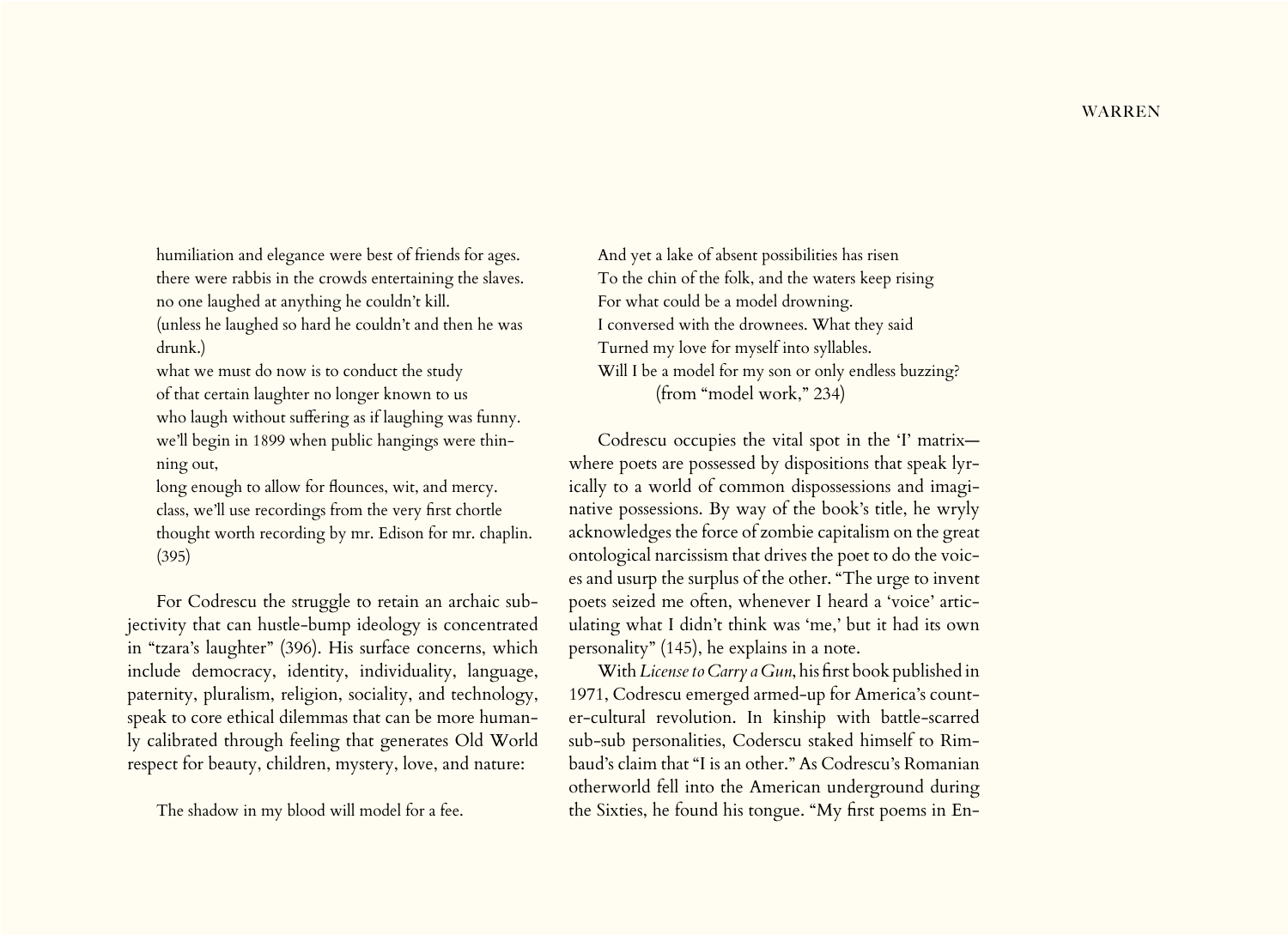glish were written as if I was taking dictation from three different faces of zeitgeist: a jailed Puerto Rican activist, an angry protofeminist, and a crazed Vietnam war veteran," writes Codrescu. "The personae were still partly Romanian, speaking with the mystical accents of my early poetry idols" (97).

Codrescu hacked his way past the great hulking Personalism of Whitman and the scrawny Personism of O'Hara with the needy code of the mystical outcast. He took the talking stick from T.S. Eliot's *The Waste Land*, too. As Puerto Rican prison poet Julio Hernandez, he blasted away the famous phase taken from [Charles Dick](http://en.wikipedia.org/wiki/Charles_Dickens)[ens](http://en.wikipedia.org/wiki/Charles_Dickens)' novel *[Our Mutual Friend](http://en.wikipedia.org/wiki/Our_Mutual_Friend)* by Eliot—"He Do the Police in Different Voices." He sang of brotherly love for the sake of America's imprisoned English as a second language multitude:

i'm careful with my dreams of death, they should not slip into my comrades' nights, take the place of their erotic dreams —a real jailer is needed for this paolo sleeps with his mouth wide open, mario's left hand hangs from the bed. i could be free if I let go for a second, put death in their dreams.

oh dogs of silence, i need you, senor (102)

In a New York minute, Codrescu's ballistic imagination was soon firing with Julio Hernandez into Melville's universal brotherhood of man.

melville knew me as rapists know all about virgins but he wasn't me, blind. there is an invisible sphere made of love that is color. Its roots are in the east, they're of black blood where Africa kills the negro waiter in white shoes, where fish grow blue in sugar trees. melville's place on earth is a furious mouth where brotherhood is tested by removing light, removing eyes. It is a gift to me from human sugar trees. (103)

Shot through the poem is dark matter grasped thematically as imprisonment, masculinity, race, and sexual identity. Audacious claim, compassionate regard, sculpted self-presence, and Surrealistic tinge generate "a gift." Sweet, sexual syrup drips through the cellblock.

With Codrescu, self make-over pulls from below.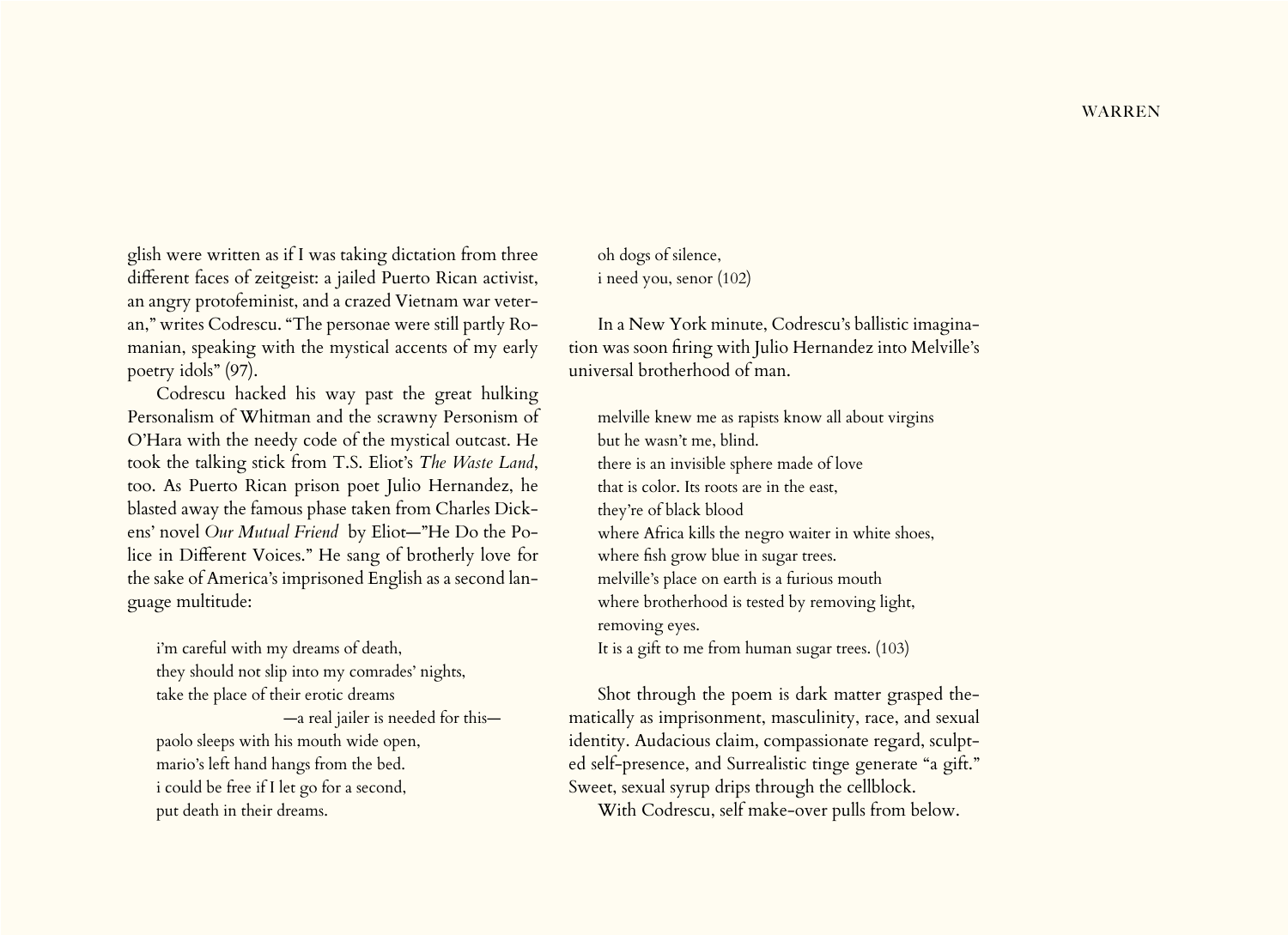Codrescu's songs of brotherly love delineate a fecund cultic tension between the Jew and Gentile, too. The bleeding edge where difference, history, and sensation are liquidated by the totalizing firepower of intuition is evident in Codrescu's gunplay:

Mystically I live on two planes at once. Magically I am the two holes of a double-barrel gun threatening to blow me into space. This is almost true The church, the state, the typewriter, the police Are about to kick me out of the world (from: "a programme for the double-barrel life when it hits", 153)

Similarly the magical quest to break from the law is expressed in "the differences": "I am St. John the Baptist, my work heralds the birth of / Jesus" (188).

With savage medieval fangs and mystical tendrils, Codrescu propels a convergence of "the gods" and poetry. Taking aim at the common structure embedded in the human psyche, Codrescu codes his ouevre in religious terms. This approach to poetry is intended to pressure the residue of magic and prejudice deposited in folk traditions and encoded in "the differences." Again, impact of Eliade's identification of spiritual existence with the imagination, along with the Orthodox tradition's insistence of human universalism and Christological manifestation in the human artistry of the icon is powerfully registered upon Codrescu's construction of personae.

America's days of rage are assimilated into a numinous, touch adverse orality spoken by the shell-shocked soldier: "don't touch me, / I am your holy mouth" (115). As Peter Boone, "an ex-beatnik who became a mystical fascist in Vietnam" (114), he writes in "gist":

america is healthy. i am healthy in the body of christ the fall of melted metal builds my spheric soul. i go first. my body's laid flat on the copper table and pounded up thin like a sheet to pick up prophecy. (120)

Codrescu continued the great work of eating his medieval Christian shadow "in a self-published mimeograph collection called (like a later collection), *The History of the Growth of Heaven* by Calvin Boone, OSD (Or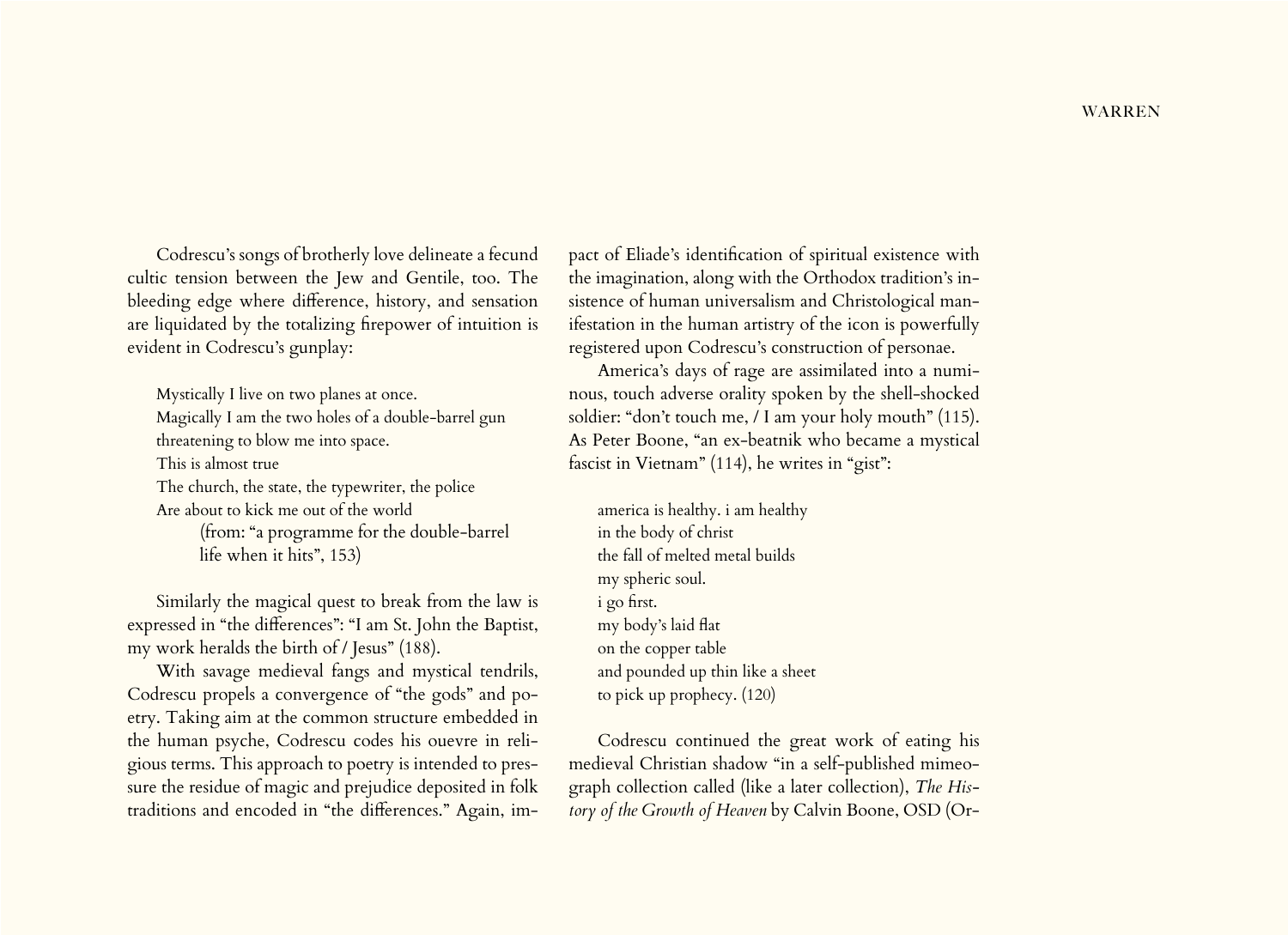der of Saint Dominic)" (145). In "Dear Editors," Brother Antoninus is called through Calvin Boone to Codrescu's agape feast:

The Monk is American, he is wheat-treated Bethlehem steel out of Brother Anoninus' unsaid brotherlies, all the wasted brotherlies… He is presently a New Hampshire Monk of the Dominican Order of Monks, he is fat. May the blessed Willows pray on his lousy attempts to the writing of his soul. Find him care of the Lord's dear Andrei Codrescu, 3779 25th Street, San Francisco 94110. What those numbers mean is no less than the World, may Peace answer your knowledge of me, Calvin Boone New Hampshire (147)

Codrescu's poetry abounds with magic beans, meta-historical rhythms, and synchronic jolts, which fuse individual and collective experience to the sacred language of the gods. With timing buckled up to the theophanic imperative, Codrescu marks in "new market" the shift in collective attention from metaphysical to virtual domains:

## create

twelve facebook gods, name them after the months à la revolution francaise assign each of them to OCD friends born in them or temperamentally suited to the choleric Anusis the melancholy Ursina etc. provide each god with a daily sura and a lesson for every hour meant to replace horoscope and toothbrush for friends who then go forth to friends suited to their gods (21)

Poetry is Codrescu's creation myth; it charters a universalistic spiritual community that honors singular brothers, unique individuals, and irreducibly socialized mothers for their generous deposit of transpersonal potentials in active language. Not surprisingly, Codrescu's wide range of perceptive cultural productions—NPR radio commentary, ABC Nightline television reportage, editorship of the literary magazine *Exquisite Corpse*,